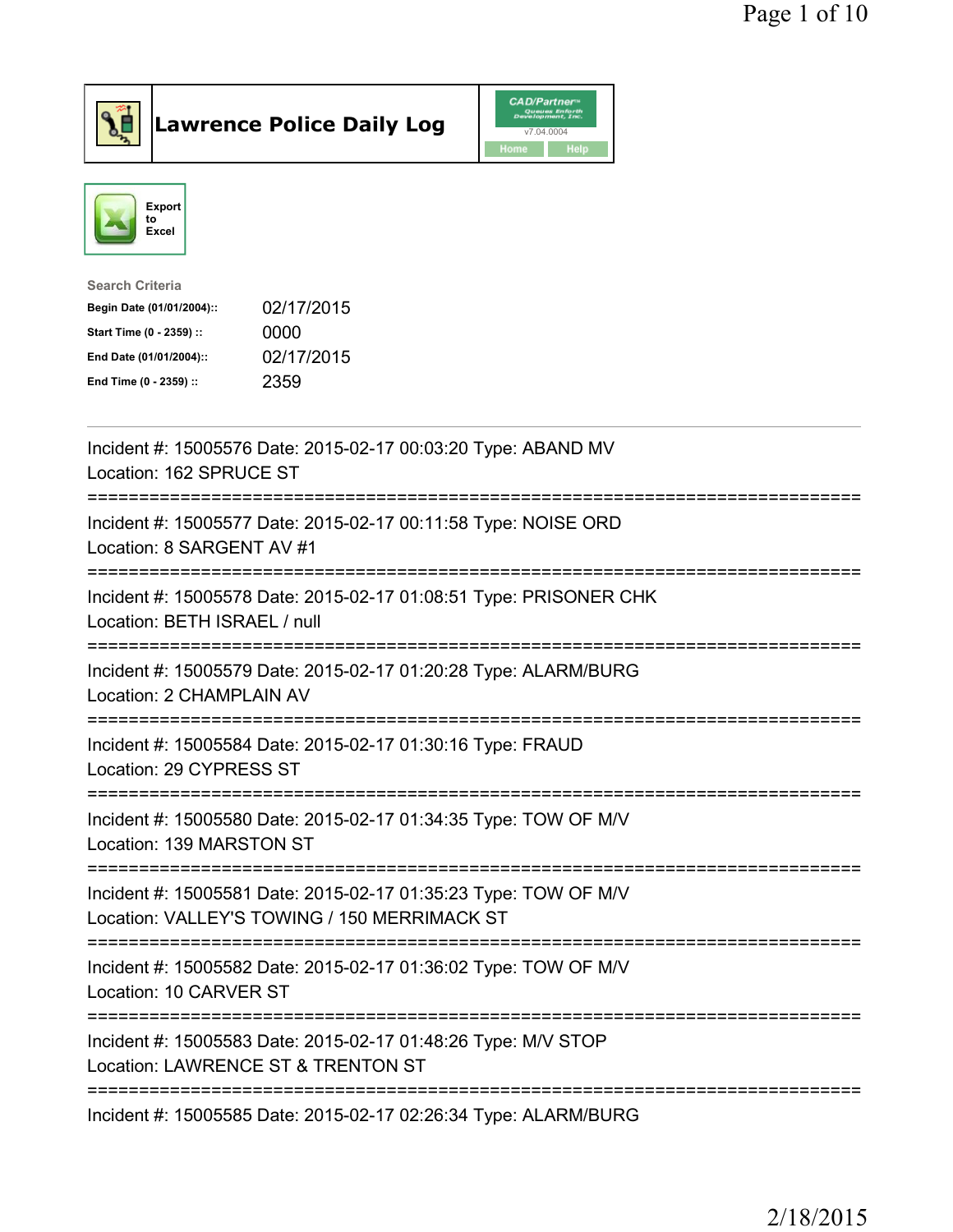Location: CITY HALL / 200 COMMON ST =========================================================================== Incident #: 15005586 Date: 2015-02-17 02:38:58 Type: TOW/REPOSSED Location: 63 CROSS ST =========================================================================== Incident #: 15005587 Date: 2015-02-17 02:41:53 Type: TOW OF M/V Location: 312 WATER ST =========================================================================== Incident #: 15005589 Date: 2015-02-17 03:13:08 Type: DISTURBANCE Location: 27 WILLOW ST #29B =========================================================================== Incident #: 15005588 Date: 2015-02-17 03:13:29 Type: TOW OF M/V Location: SHEEHAN'S TOWING SERVICE / 27 LAWRENCE ST =========================================================================== Incident #: 15005590 Date: 2015-02-17 03:19:57 Type: SUS PERS/MV Location: 108 NEWBURY ST #202 =========================================================================== Incident #: 15005591 Date: 2015-02-17 03:48:20 Type: TOW OF M/V Location: COADY'S TOWING SERVICE / 139 MARSTON ST =========================================================================== Incident #: 15005592 Date: 2015-02-17 03:57:26 Type: B&E/ATTEMPY Location: 23 OHIO AV #2 =========================================================================== Incident #: 15005593 Date: 2015-02-17 04:37:06 Type: HIT & RUN M/V Location: 432 HOWARD ST =========================================================================== Incident #: 15005594 Date: 2015-02-17 04:50:09 Type: B&E/MV/PAST Location: 3 CAULKINS CT =========================================================================== Incident #: 15005595 Date: 2015-02-17 06:52:12 Type: AUTO ACC/NO PI Location: ANDOVER ST & FURBER ST ============================== Incident #: 15005596 Date: 2015-02-17 07:13:54 Type: AUTO ACC/NO PI Location: 322 LOWELL ST =========================================================================== Incident #: 15005597 Date: 2015-02-17 07:17:29 Type: ALARM/BURG Location: COMMUNITY DAY CHARTER SCHOOL / 73 PROSPECT ST =========================================================================== Incident #: 15005598 Date: 2015-02-17 07:42:14 Type: B&E/MV/PAST Location: 237 JACKSON ST =========================================================================== Incident #: 15005599 Date: 2015-02-17 07:54:16 Type: ALARMS Location: N.E. METHODIST CHURCH / 207 HAVERHILL ST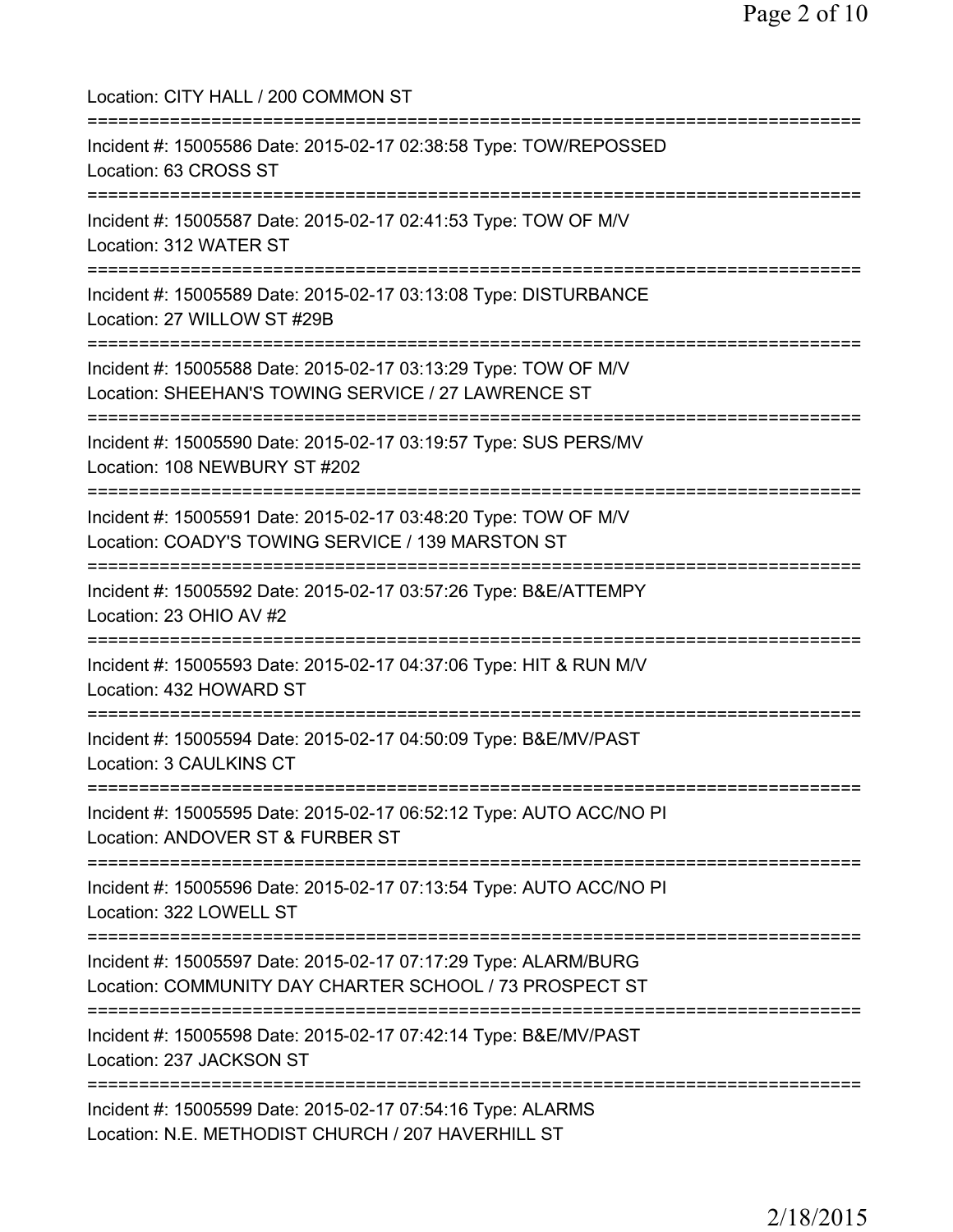| Incident #: 15005600 Date: 2015-02-17 08:06:31 Type: LARCENY/MV/PAST<br>Location: 67 WEST ST                                                 |
|----------------------------------------------------------------------------------------------------------------------------------------------|
| Incident #: 15005601 Date: 2015-02-17 08:20:05 Type: CLOSE STREET<br>Location: EXCHANGE & WILLOW                                             |
| Incident #: 15005602 Date: 2015-02-17 08:26:34 Type: MV/BLOCKING<br>Location: ELM ST & UNION ST                                              |
| Incident #: 15005603 Date: 2015-02-17 08:35:12 Type: B&E/PAST<br>Location: 345 LOWELL ST                                                     |
| Incident #: 15005604 Date: 2015-02-17 08:38:14 Type: AUTO ACC/NO PI<br>Location: HOWARD &                                                    |
| Incident #: 15005605 Date: 2015-02-17 08:49:00 Type: SUS PERS/MV<br>Location: COMMON ST & HAMPSHIRE ST                                       |
| Incident #: 15005606 Date: 2015-02-17 08:58:03 Type: AUTO ACC/NO PI<br>Location: 58 HOWARD ST                                                |
| Incident #: 15005607 Date: 2015-02-17 09:01:57 Type: AUTO ACC/NO PI<br>Location: COMMON ST & JACKSON ST<br>============================      |
| Incident #: 15005608 Date: 2015-02-17 09:24:12 Type: HIT & RUN M/V<br><b>Location: 1 NEWBURY ST</b>                                          |
| Incident #: 15005609 Date: 2015-02-17 09:36:38 Type: UNWANTEDGUEST<br>Location: 25 MARSTON ST #304<br>====================================== |
| Incident #: 15005610 Date: 2015-02-17 10:02:37 Type: MEDIC SUPPORT<br>Location: 46 THORNTON ST                                               |
| Incident #: 15005611 Date: 2015-02-17 10:11:47 Type: ALARM/BURG<br>Location: INFUSION NE / 20 INTERNATIONAL WY                               |
| Incident #: 15005612 Date: 2015-02-17 10:14:31 Type: M/V STOP<br>Location: 406 ESSEX ST                                                      |
| Incident #: 15005613 Date: 2015-02-17 10:17:30 Type: NOTIFICATION<br>Location: 207 FARNHAM ST FL 3                                           |
|                                                                                                                                              |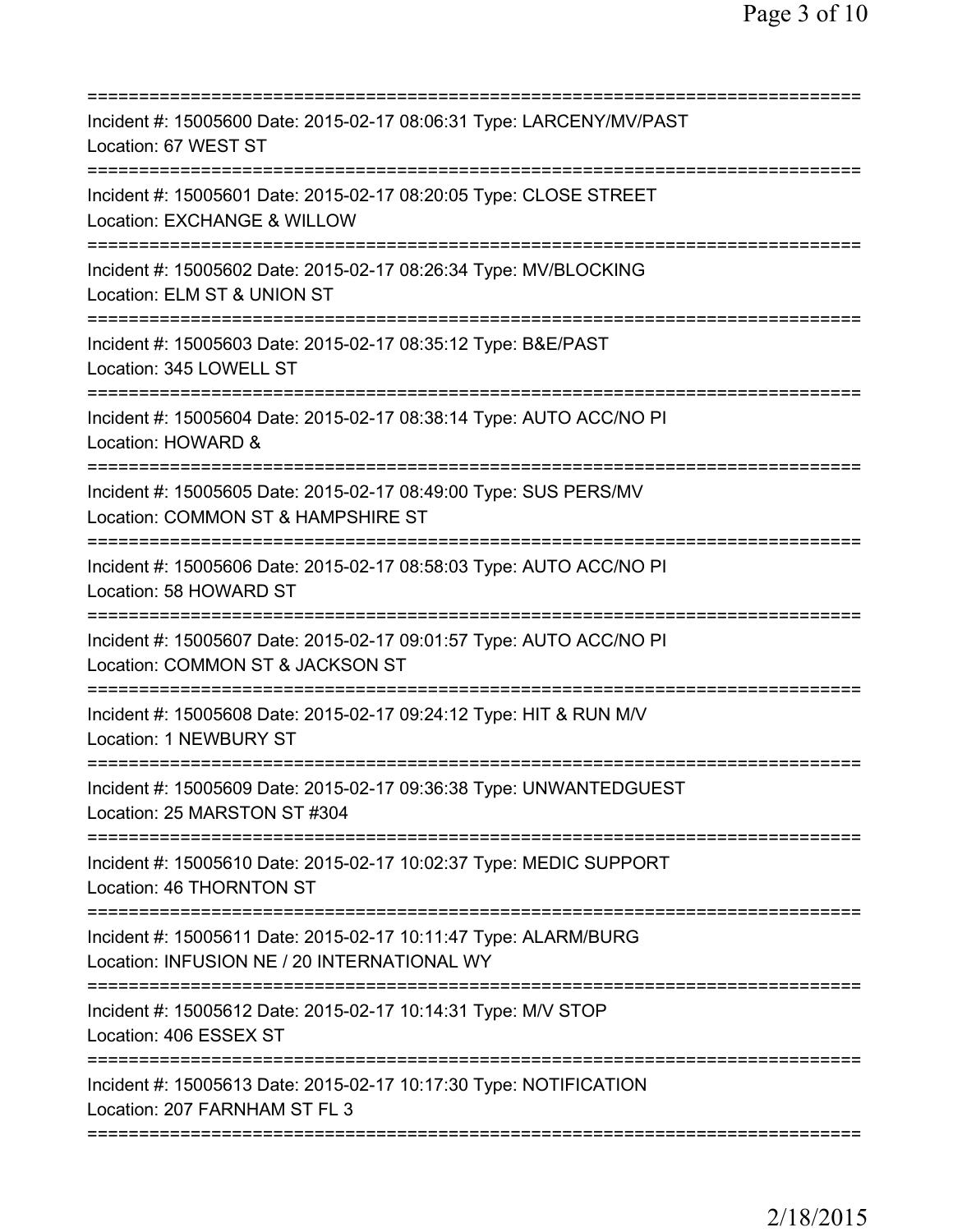| Incident #: 15005614 Date: 2015-02-17 10:50:20 Type: DISTURBANCE<br>Location: 32 LAWRENCE ST #43        |
|---------------------------------------------------------------------------------------------------------|
| Incident #: 15005615 Date: 2015-02-17 11:00:55 Type: LARCENY/PAST<br>Location: 460 S UNION ST           |
| Incident #: 15005616 Date: 2015-02-17 11:01:30 Type: LARCENY/PAST<br>Location: 460 S UNION ST           |
| Incident #: 15005617 Date: 2015-02-17 11:02:55 Type: B&E FOLLOW UP<br>Location: 2 INMAN ST              |
| Incident #: 15005618 Date: 2015-02-17 11:05:09 Type: TOW OF M/V<br>Location: 5 PORTLAND ST              |
| Incident #: 15005619 Date: 2015-02-17 11:14:20 Type: MEDIC SUPPORT<br>Location: 211 FARNHAM ST FL 2NDFL |
| Incident #: 15005620 Date: 2015-02-17 11:23:29 Type: TOW OF M/V<br>Location: ARLINGTON ST & BROADWAY    |
| Incident #: 15005621 Date: 2015-02-17 11:37:24 Type: MAL DAMAGE<br>Location: 83 WEST ST                 |
| Incident #: 15005622 Date: 2015-02-17 11:39:33 Type: STOL/MV/PAS<br>Location: 411 ANDOVER ST            |
| Incident #: 15005623 Date: 2015-02-17 11:42:59 Type: WARRANT SERVE<br>Location: 81 ARLINGTON ST         |
| Incident #: 15005624 Date: 2015-02-17 11:47:35 Type: AUTO ACC/NO PI<br>Location: BROADWAY & PARK ST     |
| Incident #: 15005625 Date: 2015-02-17 11:57:44 Type: B&E FOLLOW UP<br>Location: 678 HAVERHILL ST        |
| Incident #: 15005626 Date: 2015-02-17 12:08:01 Type: STOL/MV/PAS<br>Location: 63 NEWTON ST              |
| Incident #: 15005627 Date: 2015-02-17 12:20:53 Type: DRUG VIO<br>Location: 239 JACKSON ST               |
| Incident #: 15005628 Date: 2015-02-17 12:25:18 Type: TRESPASSING                                        |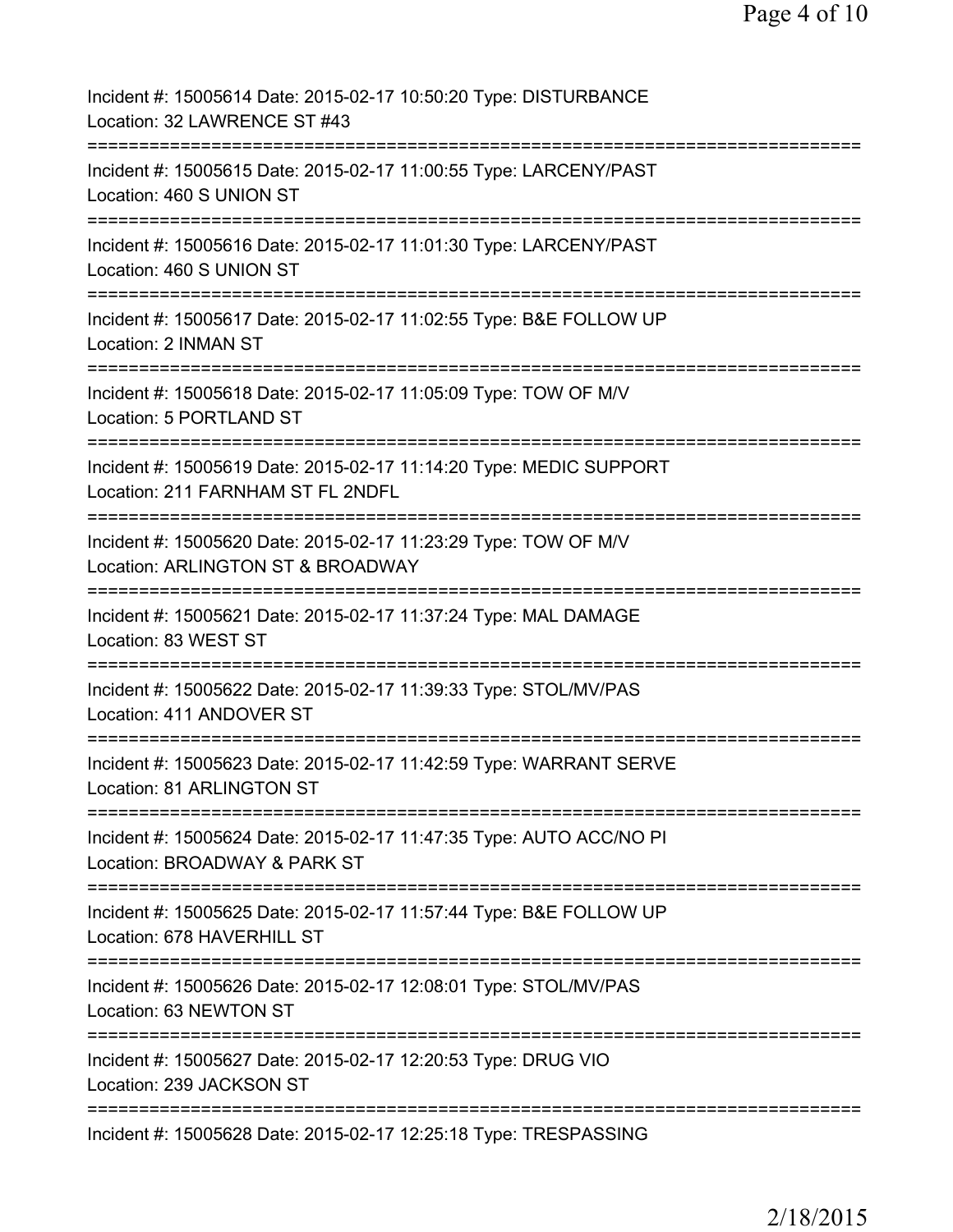Location: 101 AMESBURY ST =========================================================================== Incident #: 15005629 Date: 2015-02-17 12:34:42 Type: M/V STOP Location: HAMPSHIRE ST & MYRTLE ST =========================================================================== Incident #: 15005630 Date: 2015-02-17 12:41:46 Type: DRUG VIO Location: 194 LAWRENCE ST =========================================================================== Incident #: 15005631 Date: 2015-02-17 12:42:13 Type: BUILDING CHK Location: 236 HAMPSHIRE ST =========================================================================== Incident #: 15005632 Date: 2015-02-17 12:44:40 Type: ALARM/BURG Location: 4 RIVERVIEW PL =========================================================================== Incident #: 15005633 Date: 2015-02-17 12:49:45 Type: MEDIC SUPPORT Location: 270 CANAL ST =========================================================================== Incident #: 15005634 Date: 2015-02-17 13:07:18 Type: BUILDING CHK Location: 53 BASSWOOD ST =========================================================================== Incident #: 15005635 Date: 2015-02-17 13:10:04 Type: AUTO ACC/NO PI Location: 491 ESSEX ST =========================================================================== Incident #: 15005636 Date: 2015-02-17 13:24:38 Type: LARCENY/PAST Location: 23 SUMMER ST =========================================================================== Incident #: 15005637 Date: 2015-02-17 13:32:34 Type: HIT & RUN M/V Location: 317 LOWELL ST =========================================================================== Incident #: 15005638 Date: 2015-02-17 13:50:53 Type: 209A/SERVE Location: 25 FOREST ST =========================================================================== Incident #: 15005639 Date: 2015-02-17 13:55:18 Type: COURT DOC SERVE Location: 55 CEDAR ST =========================================================================== Incident #: 15005640 Date: 2015-02-17 13:57:49 Type: CK WELL BEING Location: 50 HOBSON ST =========================================================================== Incident #: 15005641 Date: 2015-02-17 14:03:16 Type: COURT DOC SERVE Location: 43 BENNINGTON ST =========================================================================== Incident #: 15005642 Date: 2015-02-17 14:03:37 Type: ALARM/BURG Location: 343 S BROADWAY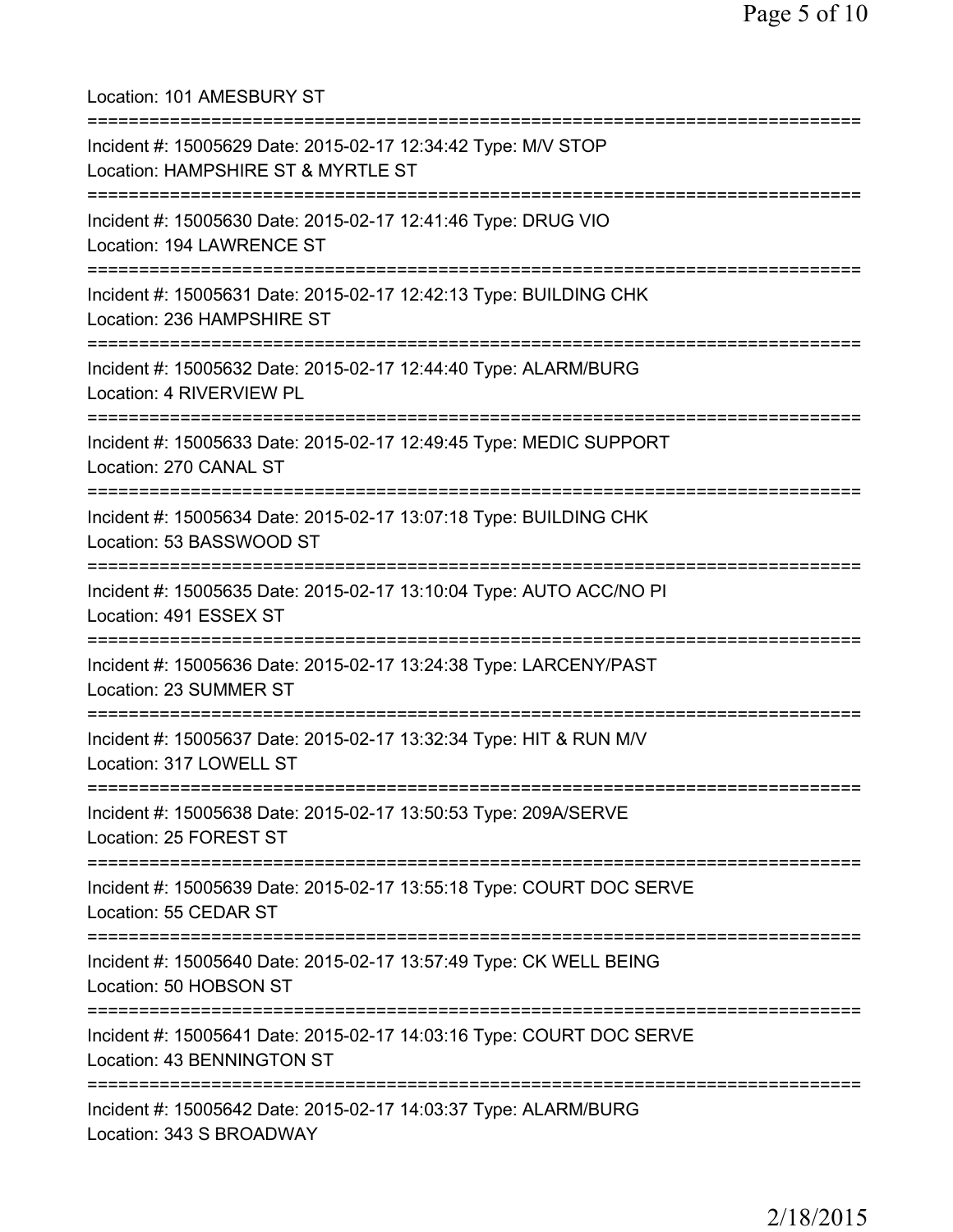| Incident #: 15005643 Date: 2015-02-17 14:12:28 Type: AUTO ACC/NO PI<br>Location: 15 MEDFORD ST                                                                                             |
|--------------------------------------------------------------------------------------------------------------------------------------------------------------------------------------------|
| Incident #: 15005644 Date: 2015-02-17 14:24:41 Type: LARCENY/PAST<br>Location: 237 JACKSON ST                                                                                              |
| Incident #: 15005645 Date: 2015-02-17 14:27:57 Type: WARRANT SERVE<br>Location: 169 LAWRENCE ST                                                                                            |
| Incident #: 15005646 Date: 2015-02-17 14:30:10 Type: LARCENY/PAST<br>Location: 163 PARK ST<br>====================================                                                         |
| Incident #: 15005647 Date: 2015-02-17 14:36:01 Type: AUTO ACC/NO PI<br>Location: CANAL ST & MARSTON ST                                                                                     |
| :========================<br>Incident #: 15005648 Date: 2015-02-17 14:47:12 Type: HIT & RUN M/V<br>Location: MCFARLIN CT & WATER ST<br>=============================<br>:================= |
| Incident #: 15005649 Date: 2015-02-17 14:54:30 Type: MV/BLOCKING<br>Location: 34 HAVERHILL ST<br>--------------                                                                            |
| Incident #: 15005650 Date: 2015-02-17 15:02:05 Type: ALARM/BURG<br>Location: BOLE'S MEMORIAL FUNERAL HOME / 184 JACKSON ST                                                                 |
| Incident #: 15005651 Date: 2015-02-17 15:11:50 Type: AUTO ACC/NO PI<br>Location: GARDEN ST & NEWBURY ST                                                                                    |
| Incident #: 15005652 Date: 2015-02-17 15:18:11 Type: AUTO ACC/UNK PI<br>Location: ANDOVER ST & BLANCHARD ST                                                                                |
| Incident #: 15005653 Date: 2015-02-17 15:39:33 Type: ALARM/BURG<br>Location: 112 CHESTER ST                                                                                                |
| Incident #: 15005654 Date: 2015-02-17 15:45:01 Type: RECOV/STOL/MV<br>Location: 57 HAWLEY ST                                                                                               |
| Incident #: 15005655 Date: 2015-02-17 15:50:13 Type: TOW/REPOSSED<br>Location: 9 ELM ST                                                                                                    |
| Incident #: 15005656 Date: 2015-02-17 15:55:24 Type: ALARM/BURG<br>Location: PORTUGUESE A SALAZAR CLUB / 2 SARATOGA ST                                                                     |
|                                                                                                                                                                                            |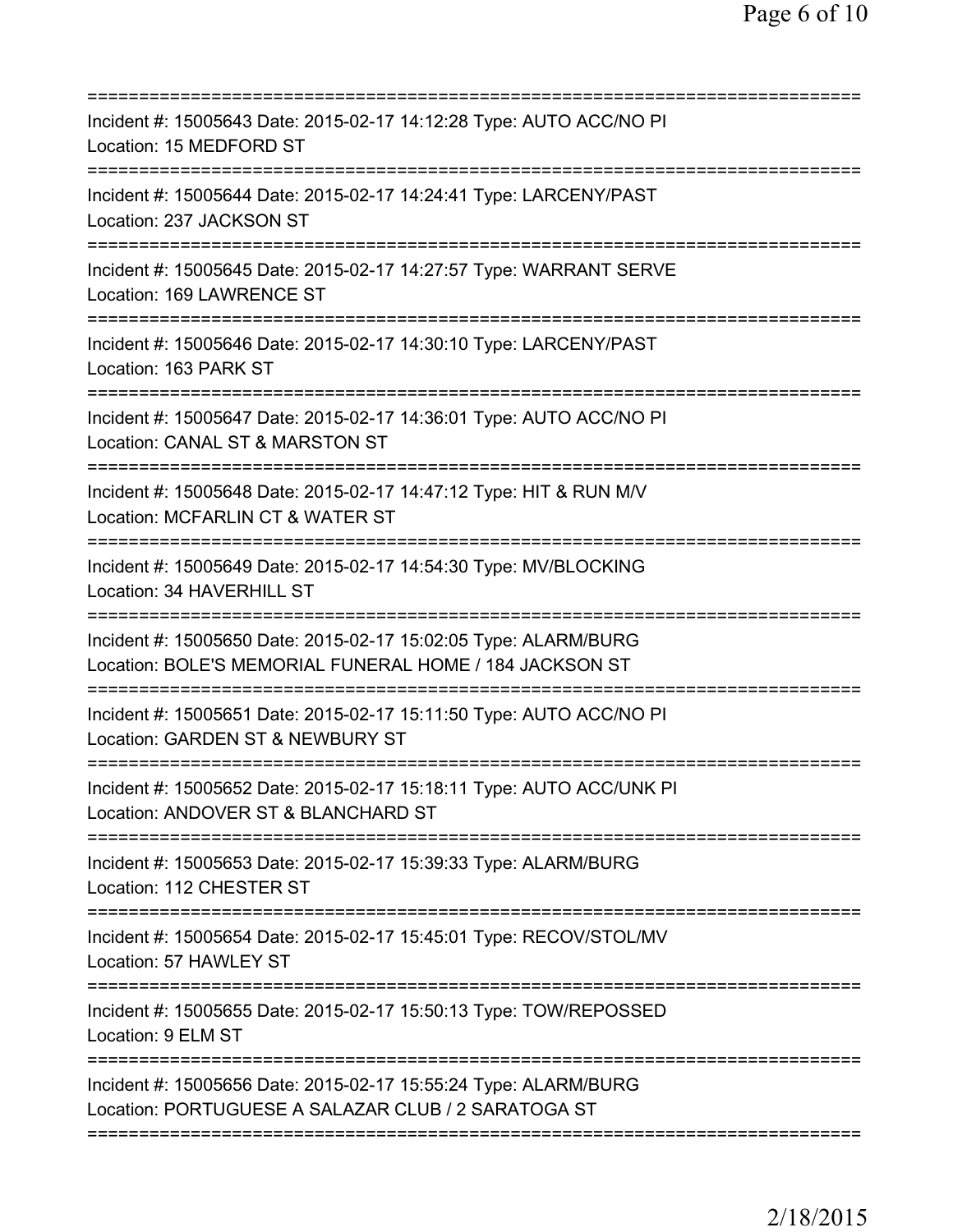Page 7 of 10

Incident #: 15005657 Date: 2015-02-17 16:02:45 Type: M/V STOP Location: COMMON ST & HAMPSHIRE ST =========================================================================== Incident #: 15005658 Date: 2015-02-17 16:18:00 Type: UNWANTEDGUEST Location: 212 BOXFORD ST #2R =========================================================================== Incident #: 15005659 Date: 2015-02-17 16:18:11 Type: MV/BLOCKING Location: 25 CRESCENT ST =========================================================================== Incident #: 15005660 Date: 2015-02-17 16:19:38 Type: IDENTITY THEFT Location: 12 SARGENT ST =========================================================================== Incident #: 15005661 Date: 2015-02-17 16:22:18 Type: ALARM/BURG Location: COMMUNITY DAY CHARTER SCHOOL / 73 PROSPECT ST =========================================================================== Incident #: 15005662 Date: 2015-02-17 16:28:45 Type: DISTURBANCE Location: PRIMO'S LIQUORS / 450 HAVERHILL ST =========================================================================== Incident #: 15005663 Date: 2015-02-17 16:47:19 Type: SUICIDE ATTEMPT Location: 49 AVON ST FL 1 =========================================================================== Incident #: 15005664 Date: 2015-02-17 16:52:02 Type: 209A/SERVE Location: 34 WILLIAM ST =========================================================================== Incident #: 15005665 Date: 2015-02-17 17:04:15 Type: DRUG VIO Location: LAWRENCE GENERAL HOSPITAL / 1 GENERAL ST =========================================================================== Incident #: 15005666 Date: 2015-02-17 17:16:37 Type: MV/BLOCKING Location: JASPER ST =========================================================================== Incident #: 15005667 Date: 2015-02-17 17:17:42 Type: E911 HANGUP Location: 530 ANDOVER ST FL 2 =========================================================================== Incident #: 15005668 Date: 2015-02-17 17:19:05 Type: SEX OFF. PAST Location: 67 BROMFIFLD ST =========================================================================== Incident #: 15005669 Date: 2015-02-17 17:28:38 Type: AUTO ACC/NO PI Location: HOWARD ST & PLEASANT ST =========================================================================== Incident #: 15005670 Date: 2015-02-17 17:36:57 Type: AUTO ACC/UNK PI Location: BROADWAY & VALLEY ST =========================================================================== Incident #: 15005671 Date: 2015-02-17 17:49:59 Type: ALARM/BURG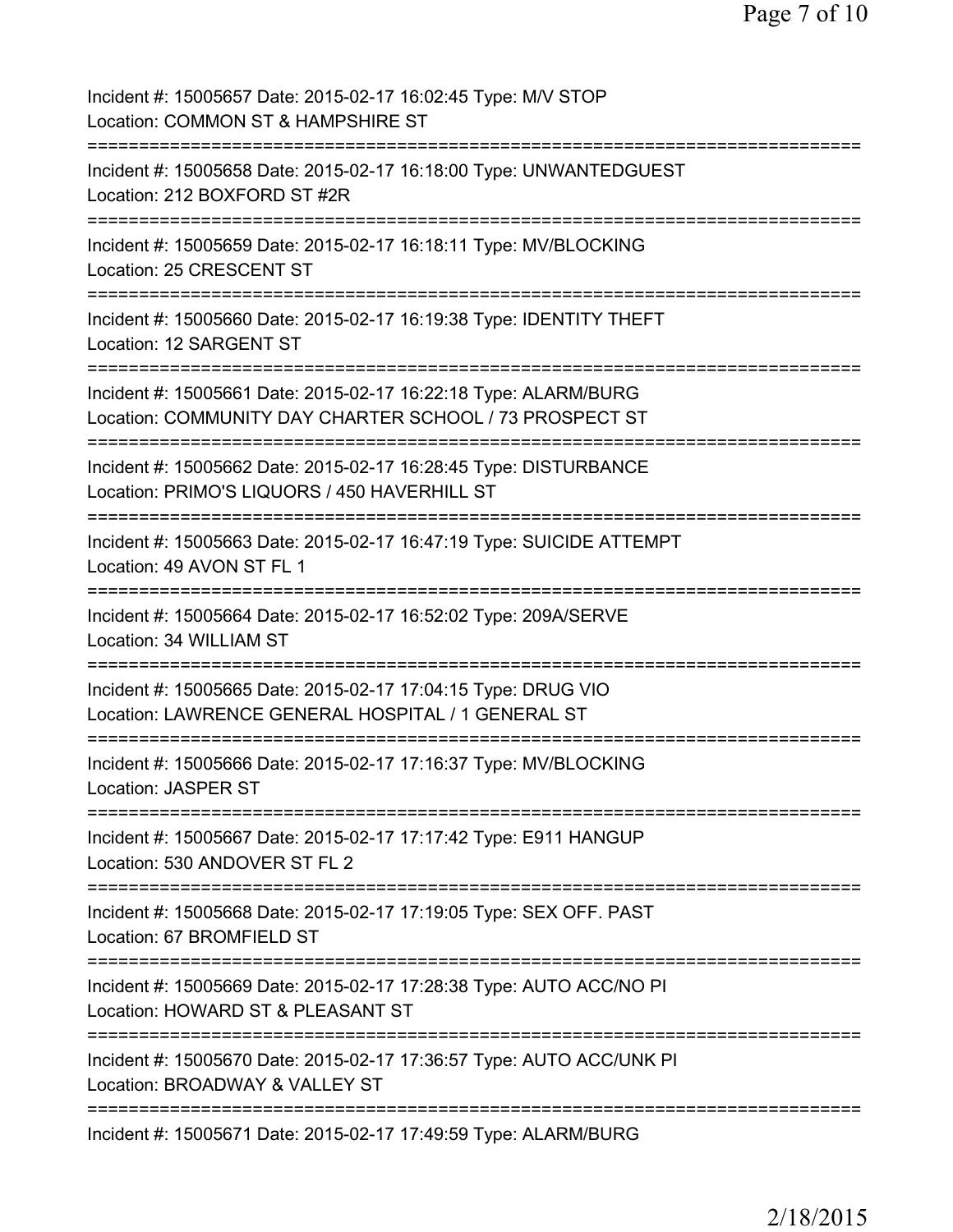Location: 258 E HAVERHILL ST =========================================================================== Incident #: 15005672 Date: 2015-02-17 18:07:14 Type: INVESTIGATION Location: GAS & GO / 150 WINTHROP AV =========================================================================== Incident #: 15005673 Date: 2015-02-17 18:11:43 Type: SUS PERS/MV Location: 50 HOBSON ST =========================================================================== Incident #: 15005674 Date: 2015-02-17 18:15:06 Type: STOL/MV/PAS Location: 4 MEDFORD ST =========================================================================== Incident #: 15005675 Date: 2015-02-17 18:17:10 Type: HIT & RUN M/V Location: 725 ESSEX ST =========================================================================== Incident #: 15005676 Date: 2015-02-17 18:35:01 Type: M/V STOP Location: BROADWAY & CONCORD ST =========================================================================== Incident #: 15005677 Date: 2015-02-17 18:35:01 Type: ASSSIT AMBULANC Location: 44 TEWKSBURY ST FL 1 =========================================================================== Incident #: 15005678 Date: 2015-02-17 18:37:16 Type: HIT & RUN M/V Location: DOLLAR VALUE / 272 S BROADWAY =========================================================================== Incident #: 15005679 Date: 2015-02-17 18:46:00 Type: M/V STOP Location: COMMON ST & HAMPSHIRE ST =========================================================================== Incident #: 15005681 Date: 2015-02-17 18:46:48 Type: ALARM/BURG Location: HEAD START / 248 ANDOVER ST =========================================================================== Incident #: 15005680 Date: 2015-02-17 18:46:57 Type: INVESTIGATION Location: 90 LOWELL ST =========================================================================== Incident #: 15005682 Date: 2015-02-17 18:47:54 Type: HIT & RUN M/V Location: GOLDEN HOUSE / 129 S BROADWAY =========================================================================== Incident #: 15005683 Date: 2015-02-17 18:53:31 Type: ALARM/BURG Location: LAW STAFFING / 65 MERRIMACK ST =========================================================================== Incident #: 15005684 Date: 2015-02-17 19:02:43 Type: DK (DRUNK) Location: 50 BROADWAY =========================================================================== Incident #: 15005685 Date: 2015-02-17 19:23:43 Type: GENERAL SERV Location: 67 BROMFIELD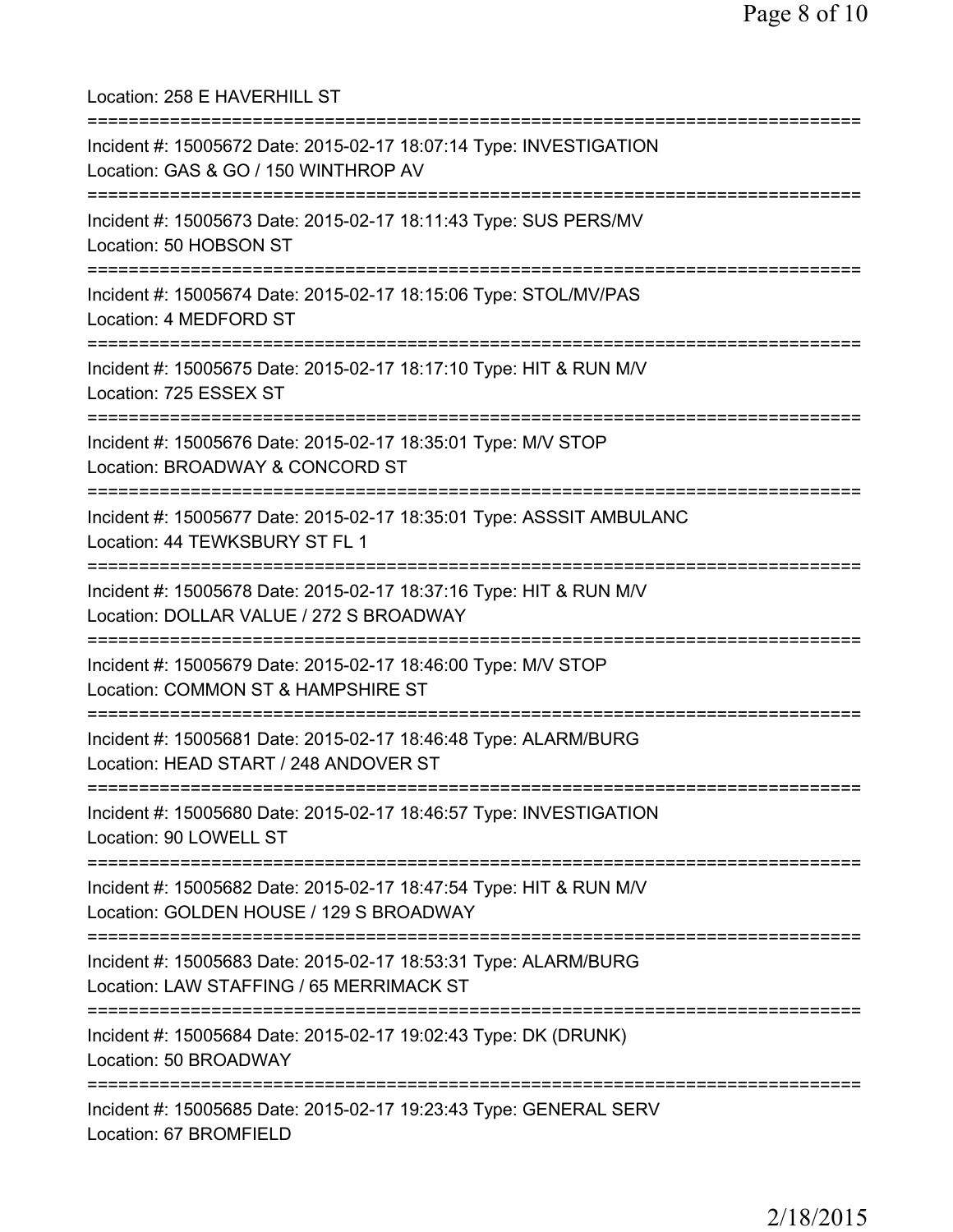| Incident #: 15005686 Date: 2015-02-17 19:52:02 Type: TOW OF M/V<br>Location: ANDOVER ST & S BROADWAY                                               |
|----------------------------------------------------------------------------------------------------------------------------------------------------|
| Incident #: 15005687 Date: 2015-02-17 20:05:55 Type: DISTURBANCE<br>Location: 47 CONGRESS ST                                                       |
| Incident #: 15005688 Date: 2015-02-17 20:07:31 Type: CK WELL BEING<br>Location: 161 PARK ST #RIGHT FL 1ST                                          |
| Incident #: 15005689 Date: 2015-02-17 20:13:10 Type: ALARM/BURG<br>Location: DUNKIN DONUTS / 123 LAWRENCE ST<br>================================== |
| Incident #: 15005691 Date: 2015-02-17 20:17:42 Type: GENERAL SERV<br>Location: 90 LOWELL ST                                                        |
| Incident #: 15005692 Date: 2015-02-17 20:30:57 Type: UNWANTEDGUEST<br>Location: 354 MT VERNON ST                                                   |
| Incident #: 15005693 Date: 2015-02-17 20:41:54 Type: MISSING PERS<br>Location: 680 LOWELL ST                                                       |
| Incident #: 15005694 Date: 2015-02-17 20:59:51 Type: CHILD ABUSE<br>Location: 10 STEVENS ST FL 2                                                   |
| Incident #: 15005695 Date: 2015-02-17 21:05:54 Type: RECOV/STOL/MV<br>Location: HAFFNERS GAS STATION / 262 LAWRENCE ST                             |
| Incident #: 15005696 Date: 2015-02-17 21:13:33 Type: AUTO ACC/UNK PI<br>Location: BROADWAY & LOWELL ST                                             |
| ============================<br>Incident #: 15005697 Date: 2015-02-17 21:39:10 Type: M/V STOP<br>Location: WINTHROP & N PARISH                     |
| Incident #: 15005698 Date: 2015-02-17 21:57:26 Type: FIRE<br>Location: 134 BAILEY ST                                                               |
| Incident #: 15005699 Date: 2015-02-17 21:58:57 Type: HIT & RUN M/V<br>Location: JACKSON ST & MONTGOMERY ST                                         |
| Incident #: 15005700 Date: 2015-02-17 22:03:09 Type: MAN DOWN<br>Location: 105 TREMONT ST                                                          |
|                                                                                                                                                    |